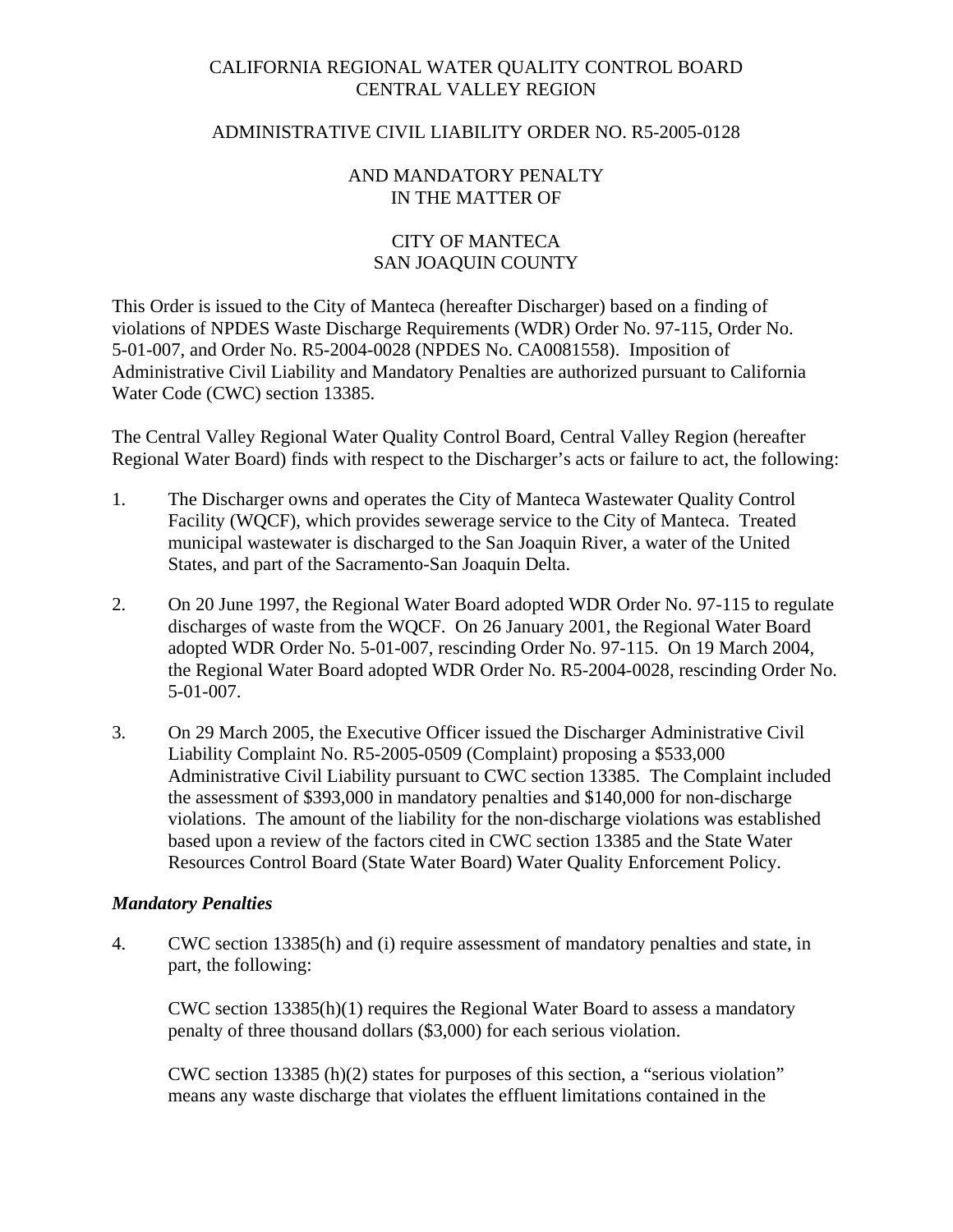applicable waste discharge requirements for a Group II pollutant, as specified in Appendix A to Section 123.45 of Title 40 of the Code of Federal Regulations, by 20 percent or more or for a Group I pollutant, as specified in Appendix A to Section 123.45 of Title 40 of the Code of Federal Regulations, by 40 percent or more.

CWC section 13385(i)(1) requires the Regional Water Board to assess a mandatory penalty of three thousand dollars (\$3,000) for each violation, not counting the first three violations, if the discharger does any of the following four or more times in any period of six consecutive months.

- i. Violates a waste discharge requirement effluent limitation.
- ii. Fails to file a report pursuant to CWC section 13260.
- iii. Files an incomplete report pursuant to CWC section 13260.
- iv. Violates a toxicity effluent limitation contained in the applicable waste discharge requirements where the waste discharge requirements do not contain pollutant-specific effluent limitations for toxic pollutants.
- 5. WDR Order Nos. 97-115, 5-01-007, and R5-2004-0028 include, in part, the following effluent limitations: and a state Weekly College State  $1-1$  $\overline{D}$

|                                             |                                                | Monthly         | Weekly          | 1-Hour  | Daily   |
|---------------------------------------------|------------------------------------------------|-----------------|-----------------|---------|---------|
| Constituent                                 | Unit                                           | Average         | Average         | Average | Maximum |
| BOD <sub>5</sub> <sup>1</sup>               | mg/1                                           | 20 <sup>2</sup> | 30 <sup>2</sup> |         | $50^2$  |
|                                             | lbs/day <sup>3</sup>                           | 1350            | 2030            |         | 3380    |
| <b>Total Suspended Solids</b>               | mg/1                                           | $20^2$          | 30 <sup>2</sup> |         | $50^2$  |
|                                             | $lbs/day^3$                                    | 1350            | 2030            |         | 3380    |
| <b>Total Coliform</b>                       | $MPN/100$ ml                                   |                 | $23^{4}$        |         | 500     |
| Settleable Solids                           | ml/l                                           | 0.1             |                 |         | 0.2     |
| Chlorine Residual <sup>6</sup>              | mg/1                                           |                 | $0.01^5$        | 0.02    |         |
| Arsenic <sup>7</sup>                        | $\frac{u g}{l}$                                | 10              |                 |         |         |
|                                             | $\frac{1}{\text{bs}}\left(\text{day}^3\right)$ | 0.68            |                 |         |         |
| Copper'                                     | $\frac{u g}{l}$                                | 7.9             |                 |         | 10.4    |
|                                             | $\frac{1}{\text{bs}}\text{day}^3$              | 0.53            |                 |         | 0.70    |
| Cyanide <sup>7</sup>                        | $\frac{u g}{l}$                                | 3.7             |                 |         | 10      |
|                                             | $\frac{1}{\text{bs}}\left(\text{day}^3\right)$ | 0.25            |                 |         | 0.68    |
| $\text{Bis}(2-\text{ethylhexyl})$ phthalate | $\frac{u g}{l}$                                | 22              |                 |         | 44      |
|                                             | $\frac{1}{\text{bs}}\left(\text{day}^3\right)$ | 1.5             |                 |         | 3       |
| Bromodichloromethane <sup>7</sup>           | ug/l                                           | 5               |                 |         | 8       |
|                                             | $\frac{1}{\text{bs}}\left(\text{day}^3\right)$ | 0.34            |                 |         | 0.54    |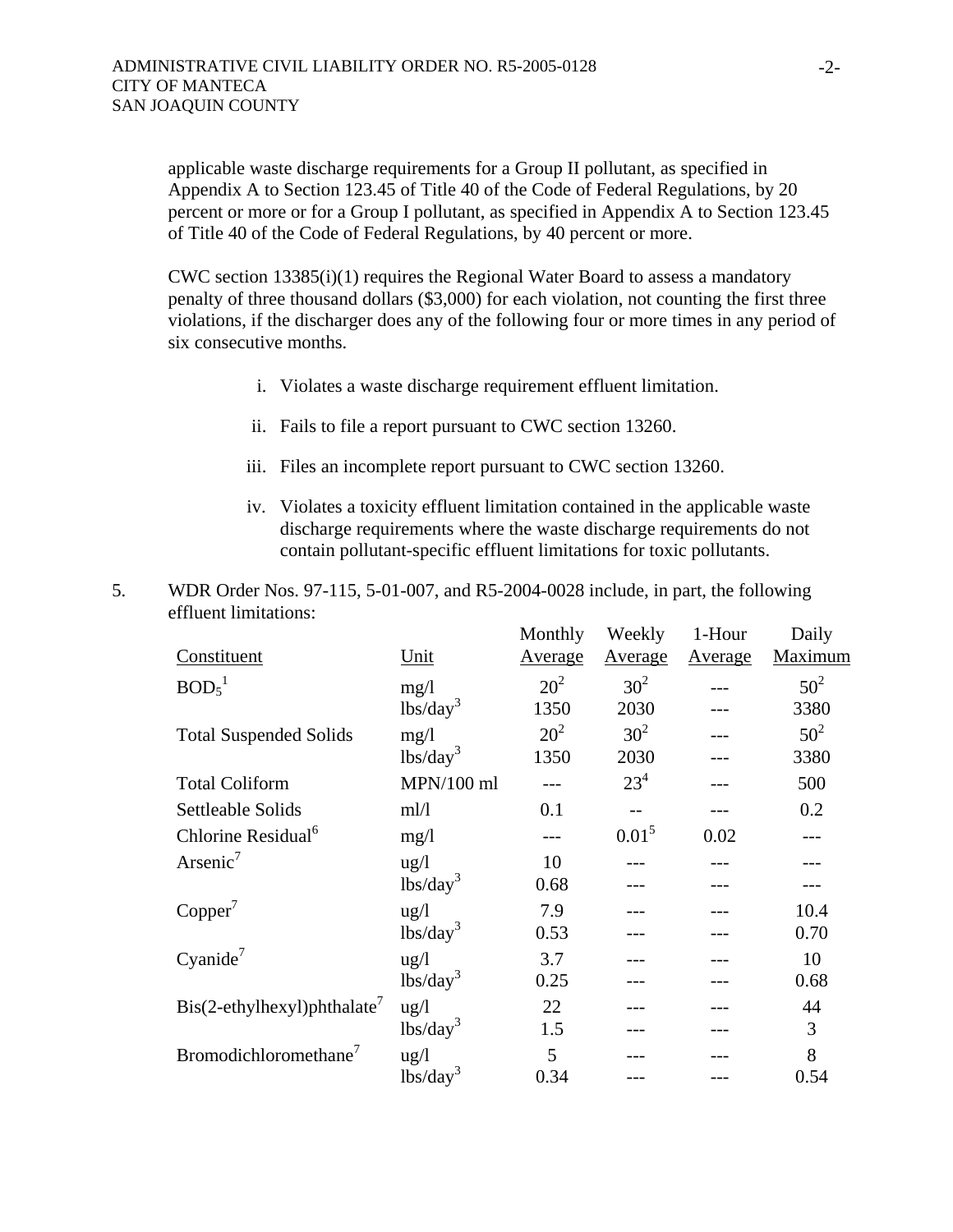|                                                                             |                 | Monthly | Weekly  | 1-Hour  | Daily   |
|-----------------------------------------------------------------------------|-----------------|---------|---------|---------|---------|
| Constituent                                                                 | Unit            | Average | Average | Average | Maximum |
| Dibromochloromethane <sup>7</sup>                                           | $\frac{u g}{l}$ | 1.4     |         |         | 2.8     |
|                                                                             | $lbs/day^3$     | 0.095   |         |         | 0.19    |
| <sup>1</sup> 5-day, 20 $\mathrm{^{\circ}C}$ biochemical oxygen demand (BOD) |                 |         |         |         |         |
| ${}^{2}$ To be ascertained by a 24-hour composite                           |                 |         |         |         |         |
| <sup>3</sup> Based upon a design treatment capacity of 8.11 mgd             |                 |         |         |         |         |
| <sup>4</sup> Weekly median                                                  |                 |         |         |         |         |
| <sup>5</sup> Expressed as 4-day average                                     |                 |         |         |         |         |
| <sup>6</sup> WDR Order Nos. 5-01-007 and R5-2004-0028, only                 |                 |         |         |         |         |
| $\sqrt{WDR}$ Order No. R5-2004-0028, only                                   |                 |         |         |         |         |

6. CWC section 13385(j) provides exceptions to the assessment of mandatory penalties required by CWC section 13385(h) and (i). CWC section 13385(j) states, in part, the following:

"(j) Subdivisions (h) and (i) do not apply to any of the following:

"(3) A violation of an effluent limitation where the waste discharge is in **compliance** with either a cease and desist order issued pursuant to Section 13301 or a time schedule order issued pursuant to Section 13300 or Section 13308…" (emphasis added)

- 7. On 19 March 2004, pursuant to CWC section 13301, the Regional Water Board adopted Cease and Desist Order (CDO) No. R5-2004-0029, which was subsequently amended by Resolution No. R5-2004-0142 on 26 July 2004. Pursuant to CWC section 13385(j), while the Discharger is in compliance with CDO No. R5-2004-0029, violations of Effluent Limitations B.1 through B.3 for aluminum, arsenic, copper, cyanide, electrical conductivity, iron, manganese, MBAS, nitrate, and nitrite contained in WDR Order No. R5-2004-0028 are exempt from the assessment of mandatory penalties.
- 8. From 1 September 2004 through 27 June 2005, the Discharger was out of compliance with the time schedule to assure compliance with Effluent Limitations B.1 through B.3 for arsenic, copper, cyanide, iron, manganese, and MBAS included in CDO No. R5-2004-0029. While not in compliance with CDO No. R5-2004-0029, the Discharger was not protected against the assessment of mandatory penalties for violations of Effluent Limitations B.1 through B.3 for arsenic, copper, cyanide, iron, manganese, and MBAS included in WDR Order No. R5-2004-0028. This Order includes the assessment of mandatory penalties for effluent violations for these parameters, which occurred while the Discharger was out of compliance with CDO No. R5-2004-0029.
- 9. On 25 June 2004, the Discharger was issued Administrative Civil Liability Complaint (ACLC) No. R5-2004-0829 assessing mandatory penalties pursuant to CWC section 13385(h). The mandatory penalties were assessed based on 35 effluent violations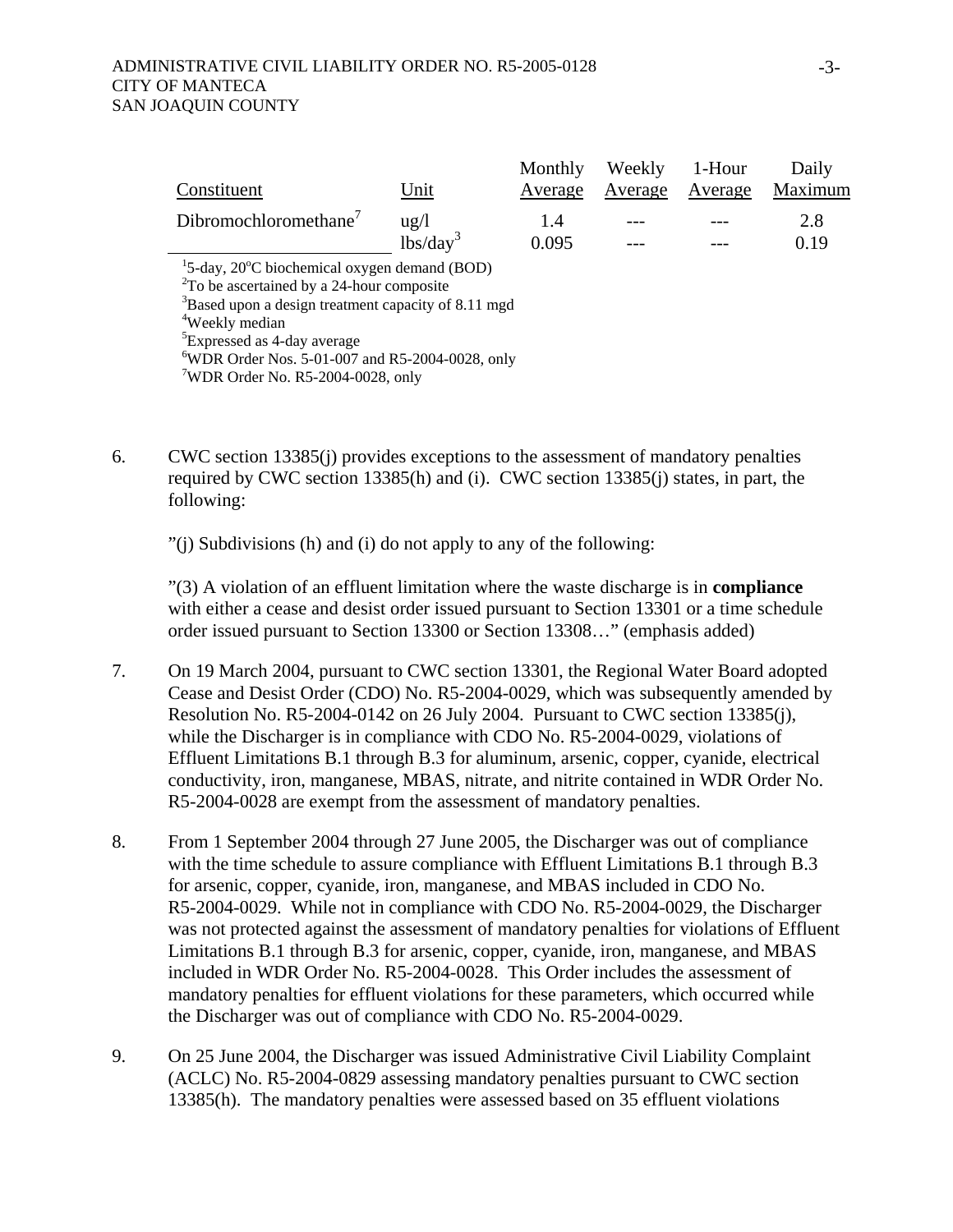occurring between 1 January 2000 and 31 March 2004. One of the violations has since been determined to not be subject to mandatory penalties, which would require the ACLC to be amended. Since the ACLC was not settled, this Order incorporates the assessment of mandatory penalties dating back to 1 January 2000 and up through 31 January 2005, with the correction noted above.

- 10. According to monitoring reports submitted by the Discharger through 28 February 2005, the Discharger committed seventy-four (74) serious violations during the period beginning 1 January 2000 and ending on 31 January 2005. The mandatory penalty for these serious violations is **\$222,000**.
- 11. According to monitoring reports submitted by the Discharger through 28 February 2005, the Discharger also committed sixty-six (66) violations of effluent limitations that were not considered serious violations. Fifty-seven (57) of these non-serious violations are subject to mandatory penalties under CWC section  $13385(i)(2)$ . The mandatory penalty for these non-serious violations is **\$171,000**.
- 12. The total mandatory penalty for serious and non-serious violations is **\$393,000**. A detailed list of all violations is included in Attachment A, a part of this Order.

#### *Non-Discharge Violations*

- 13. The Discharger was in violation of WDR Order No. R5-2004-0028 due to failure to comply with the compliance time schedules in Provisions H.1, 2, 5, 6, 7, 8, 10, and 21. The Discharger was also in violation of CDO No. R5-2004-0029 due to failure to comply with compliance time schedules required in CDO Items 2 and 5.
- 14. On 18 August 2004, staff issued a Notice of Violation (NOV) regarding the Discharger's failure to comply with Provision H.21, which requires implementation of a pretreatment program pursuant to Code of Federal Regulations Part 403.
- 15. The Discharger has failed to fully implement a pretreatment program for several years. Tetra Tech, on behalf of the Regional Water Board, conducted a Pretreatment Compliance Audit on 25-26 October 2001, followed by Pretreatment Compliance Inspections on 15 May 2003 and 22 June 2004. Each inspection report cited similar inadequacies in the Discharger's draft pretreatment program. The Discharger had not been monitoring and conducting compliance inspections, had not been issuing permits, and had not evaluated the Significant Industrial Users for the need to develop and implement slug discharge control plans. Each inspection recommended the Discharger adopt the necessary legal authority to fully implement a pretreatment program and recommended the Discharger implement its draft program more fully.
- 16. State Water Board legal counsel conducted a legal review of the Discharger's pretreatment program in January 2003. By letter dated 22 January 2003, Regional Water Board staff forwarded the legal review comments to the Discharger and advised the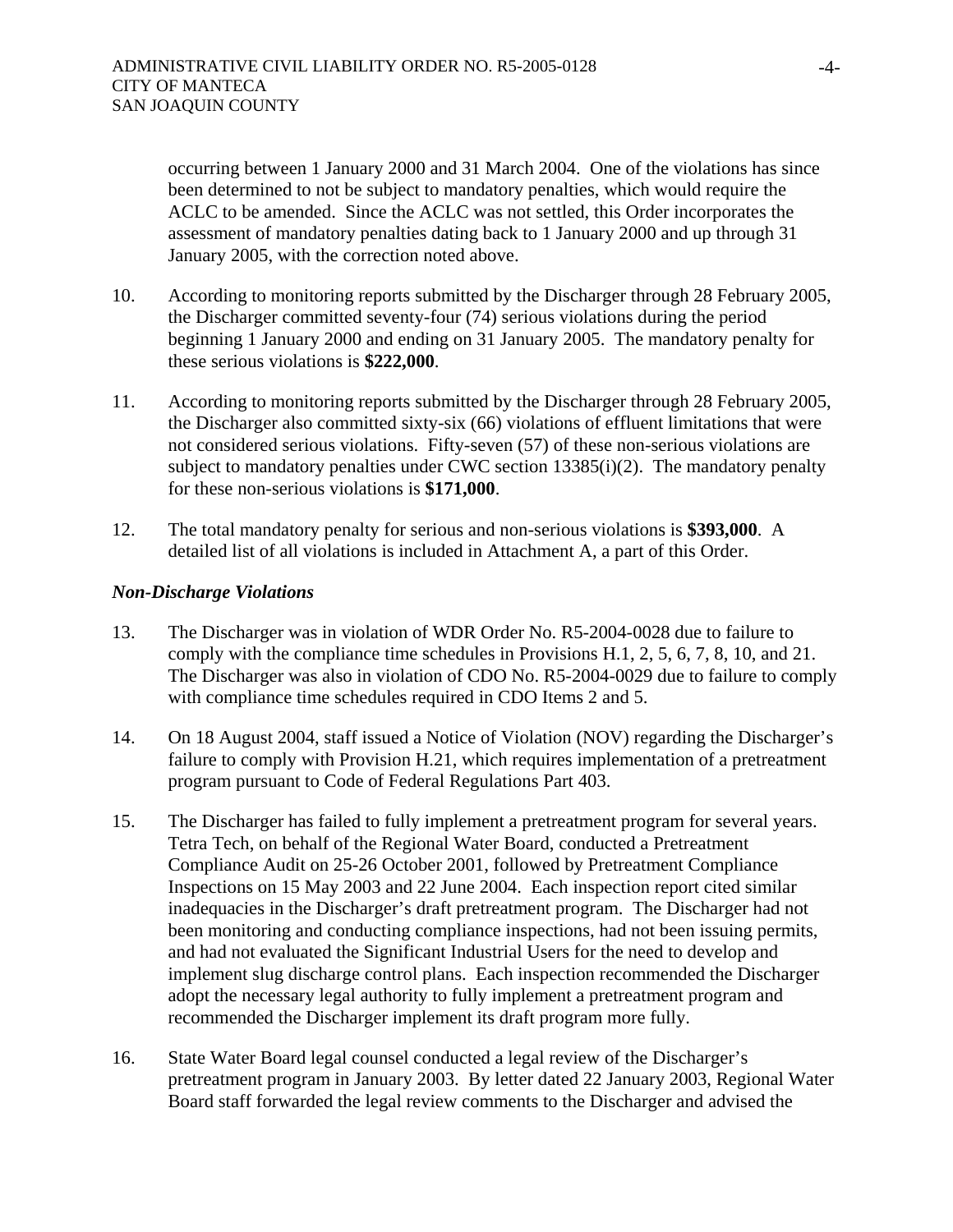Discharger to update and adopt all necessary documents and fully implement the pretreatment program as soon as possible. The Discharger did not responded to these actions. The Regional Water Board cannot approve the pretreatment program without an adopted sewer use ordinance and other required program elements that must be approved by the Manteca City Council.

- 17. On 22 November 2004, staff issued a NOV and CWC section 13267 Order regarding the Discharger's failure to comply with Provisions H.1, 2, 5, 6, 7, and 10 and the compliance time schedules required in CDO No. R5-2004-0029. In addition to the NOV, WQCF staff was made aware of the Discharger's non-compliance during a compliance inspection on 8 December 2004. The Discharger had failed to meet any of these compliance time schedules and had only submitted reports in response to NOVs and CWC section 13267 Orders.
- 18. In response to the 22 November 2004 NOV, the Discharger claimed it had fallen behind on the time schedules due to staffing and budgeting constraints, and maintained its budget was in the final stages of development when WDR Order No. R5-2004-0028 was adopted in March 2004. However, the Discharger had failed to comply with nearly all compliance time schedules in WDR Order No. R5-2004-0028 and CDO No. R5-2004- 0029. The compliance time schedules require the Discharger to inform the Regional Water Board when out of compliance and to provide a schedule for when compliance is anticipated. The Discharger only provided this information after being issued a NOV for failure to comply.

#### *Calculation of Penalty for Non-Discharge Violations*

19. CWC section 13385 states, in part:

"(a) Any person who violates any of the following shall be liable civilly in accordance with this section:

"(1) Section 13375 or 13376".

(2) Any waste discharge requirements…issued pursuant to this chapter…"

\*\*\*\*\*\*\*

"(5) Any requirements of Section 301, 302, 306, 307,308, 318, 401, or 405 of the Clean Water Act, as amended".

\*\*\*\*\*\*\*

"(c) Civil liability may be imposed administratively by the state board or a regional board pursuant to Article 2.5 (commencing with Section 13323) of Chapter 5 in an amount not to exceed the sum of both of the following:

"(1) Ten thousand dollars (\$10,000) for each day in which the violation occurs.

"(2) Where there is a discharge, any portion of which is not susceptible to cleanup or is not cleaned up, and the volume discharged but not cleaned up exceeds 1,000 gallons, an additional liability not to exceed ten dollars (\$10) multiplied by the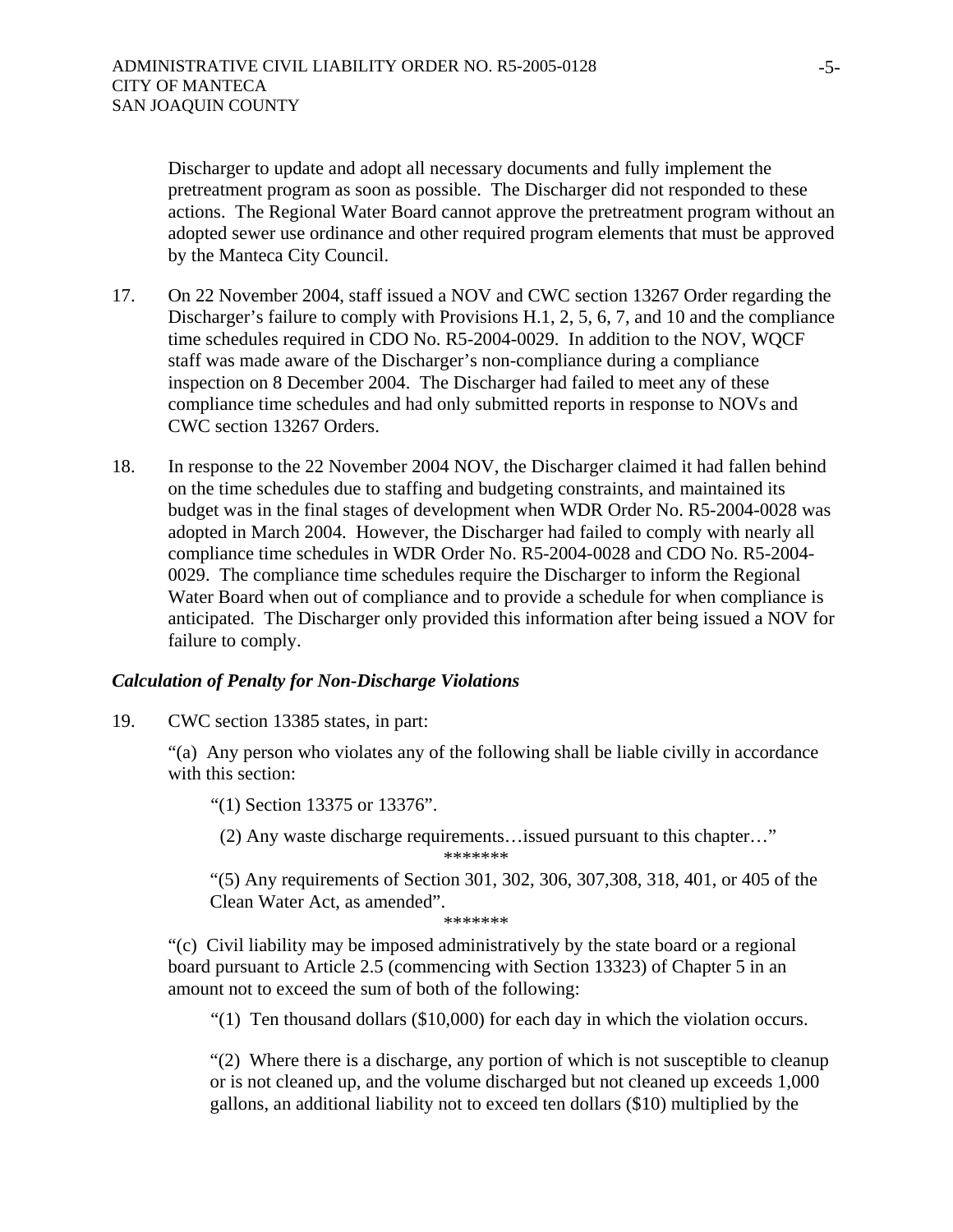#### ADMINISTRATIVE CIVIL LIABILITY ORDER NO. R5-2005-0128 CITY OF MANTECA SAN JOAQUIN COUNTY

number of gallons by which the volume discharged but not cleaned up exceeds 1,000 gallons".

\*\*\*\*\*\*\*

"(e) In determining the amount of any liability imposed under this section, the regional board, the state board, or the superior court, as the case may be, shall take into account the nature, circumstances, extent, and gravity of the violation or violations, whether the discharge is susceptible to cleanup or abatement, the degree of toxicity of the discharge, and, with respect to the violator, the ability to pay, the effect on its ability to continue its business, any voluntary cleanup efforts undertaken, any prior history of violations, the degree of culpability, economic benefit or savings, if any, resulting from the violation, and other matters that justice may require. At a minimum, liability shall be assessed at a level that recovers the economic benefits, if any, derived from the acts that constitute the violation".

- 20. The Discharger's delay in submitting required reports and fully implementing a pretreatment program has resulted in economic savings to the Discharger. It is estimated that the Discharger derived an economic benefit, from the acts that constitute the violations, of not less than \$61,000. As of 29 March 2005, the Discharger was in violation of WDR Order No. R5-2004-0028 for a maximum of 234 days for failure to submit reports. The maximum statutory liability is \$2,340,000 (\$10,000 for each day of violation).
- 21. Since receiving the Complaint, the Discharger has demonstrated efforts to provide the necessary documentation to the Regional Board for approval of its industrial pretreatment program and has begun to more fully implement the program. Additionally, the Discharger has made progress in returning to compliance with the time schedules required in WDR Order No. R5-2004-0028 and CDO Order No. R5-2004-0029. Therefore, the assessment of administrative civil liability provided in this Order for the non-discharge violations has been reduced to include only the estimated economic benefits derived by the Discharger and the incurred Regional Water Board staff costs.
- 22. The total amount of administrative civil liability assessed by this Order is \$463,000, which includes the assessment of \$393,000 in mandatory penalties and \$70,000 for nondischarge violations.
- 23. On 20 June 2005, the Discharger submitted a letter proposing to fund the implementation of a supplemental environmental project (SEP) to offset a portion of the administrative civil liability. The proposed riparian habitat restoration project has a total budget of \$204,000 and will be administered by River Partners. The proposed project involves planting 11,000 linear feet of wildlife habitat on the west side of the abandoned/ decommissioned Army Corps of Engineers levees on the Vierra Unit of the San Joaquin River National Wildlife Refuge. Details of the SEP proposal are provided in Attachment B, a part of this Order.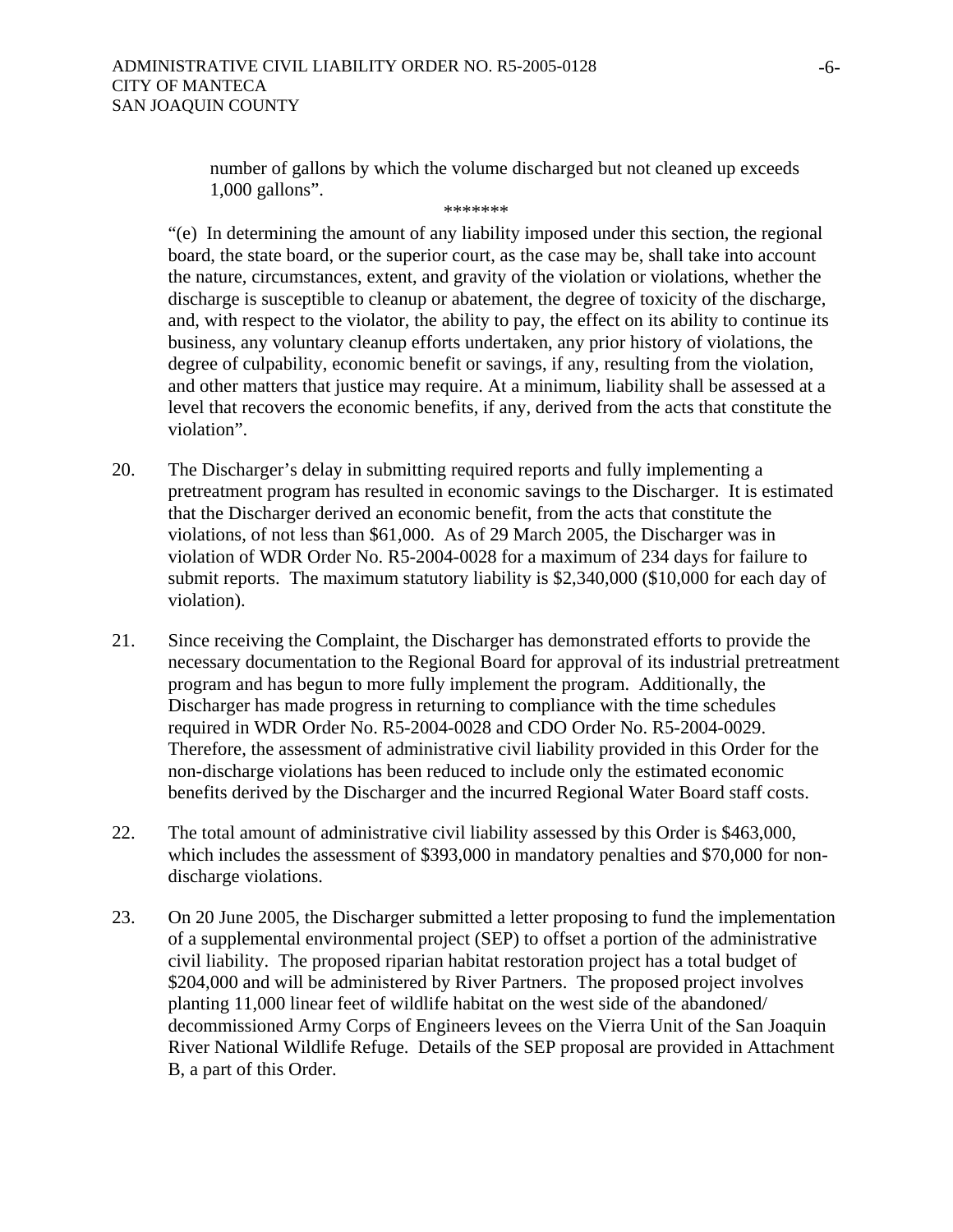- 24. On 13 July 2005, the Discharger submitted a check for \$90,000 made payable to the *State Water Pollution Cleanup and Abatement Account* as an advance payment of a portion of the Administrative Civil Liability.
- 25. Issuance of this Administrative Civil Liability Complaint to enforce CWC Division 7, Chapter 5.5 is exempt from the provisions of the California Environmental Quality Act (Public Resources Code section 21000, et. seq.), in accordance with Title 14 California Code of Regulations, Enforcement Actions by Regulatory Agencies, Section 15321(a)(2).
- 26. Any person affected by this action of the Regional Water Board may petition the State Water Board to review this action. The State Water Board must receive the petition within 30 days of the date on which the Regional Water Board adopted this Order. Copies of the law and regulations applicable to filing petitions will be provided upon request.

**IT IS HEREBY ORDERED** that the Discharger shall pay a penalty of \$463,000 as follows, which considers the advance payment of \$90,000 previously submitted by the Discharger on 13 July 2005:

- 1. **Within 30 days of adoption of this Order**, the Discharger shall pay \$169,000 by check, which contains a reference to "ACL Order No. R5-2005-0128" and is made payable to the *State Water Pollution Cleanup and Abatement Account*.
- 2. **By 1 January, annually**, the Discharger shall provide a status report to the Regional Water Board documenting progress of the supplemental environmental project. By **1 April 2009**, the Discharger shall provide a final report documenting completion of the supplemental environmental project as described in Finding 23 and Attachment B of this Order. If the Discharger does not maintain compliance with this schedule, by order of the Executive Officer, the Discharger shall pay the remaining \$204,000 by check, which contains a reference to "ACL Order No. R5-2005-0128" and is made payable to the *State Water Pollution Cleanup and Abatement Account*.

I, THOMAS R. PINKOS, Executive Officer, do hereby certify the foregoing is a full, true, and correct copy of an Order adopted by the California Regional Water Quality Control Board, Central Valley Region, on 16 September 2005.

THOMAS R. PINKOS, Executive Officer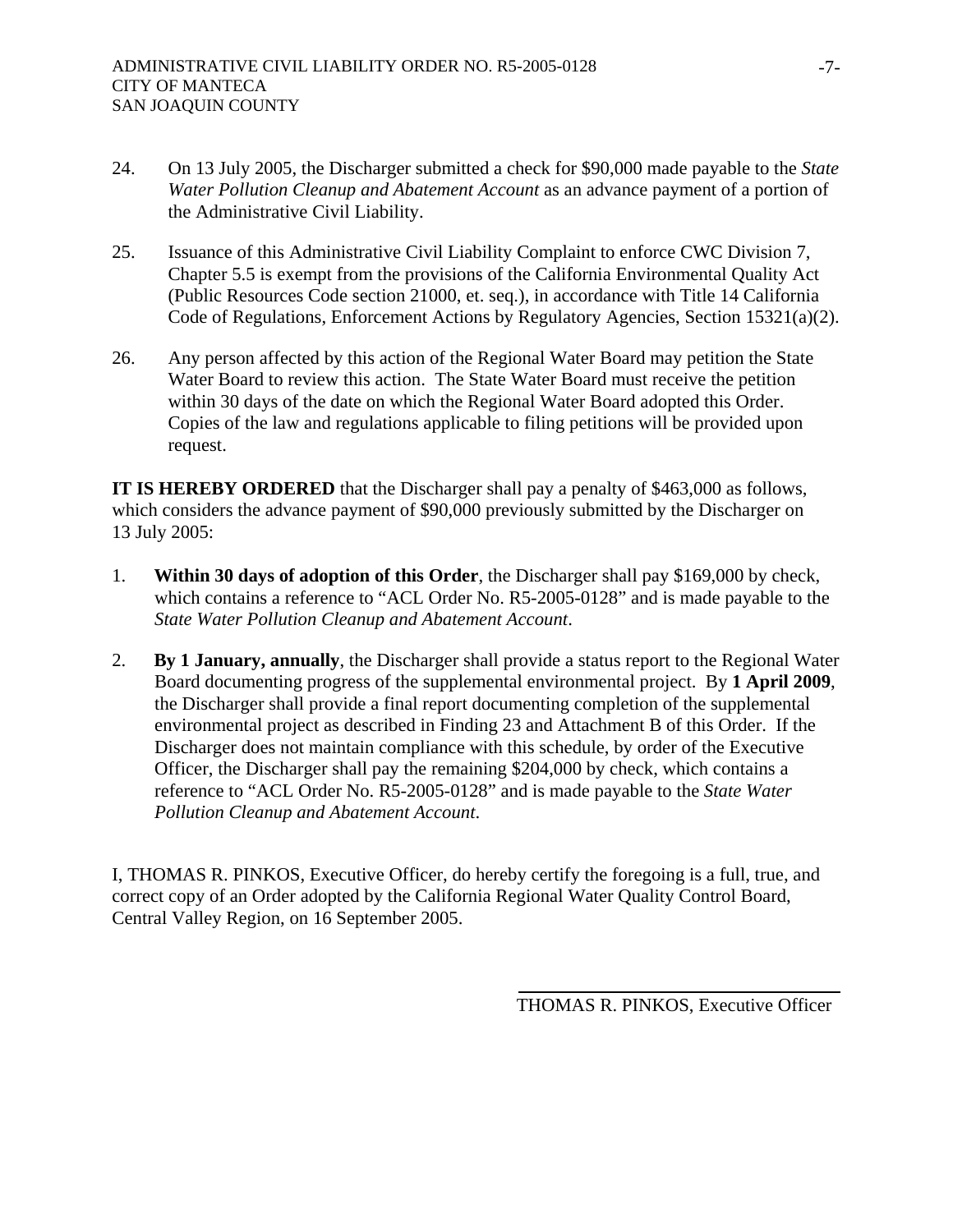# **CITY OF MANTECA Wastewater Quality Control Facility**

RECORD OF VIOLATIONS (1 January 2000 - 31 January 2005) FOR MANDATORY PENALTIES (Data reported under Monitoring and Reporting Program Nos. 97-115, 5-01-007, and R5-2004-0028)

|    | Date       |                            |                  |              |             |                |
|----|------------|----------------------------|------------------|--------------|-------------|----------------|
|    | Occurred   | <b>Violation Type</b>      | Limit            | Measured     | Period Type | Remarks        |
| 1  | 04/18/2000 | <b>Suspended Solids</b>    | 50 mg/L          | 65 mg/L      | Daily       | 3              |
| 2  | 05/12/2000 | <b>Total Coliform</b>      | <b>500 MPN</b>   | >1600 MPN    | Daily       | 3              |
| 3  | 05/21/2000 | <b>BOD</b>                 | 50 mg/L          | 54 mg/L      | Daily       | 3              |
| 4  | 06/27/2000 | <b>Total Coliform</b>      | <b>500 MPN</b>   | 900 MPN      | Daily       | 4              |
| 5  | 10/01/2000 | <b>BOD</b>                 | 30 mg/L          | 31.3 mg/L    | Weekly      | 4              |
| 6  | 11/08/2000 | <b>Total Coliform</b>      | <b>500 MPN</b>   | >1600 MPN    | Daily       | 4              |
| 7  | 12/25/2000 | <b>BOD</b>                 | 30 mg/L          | 33 mg/L      | Weekly      | 4              |
| 8  | 12/31/2000 | <b>BOD</b>                 | 20 mg/L          | $21$ mg/L    | Monthly     | 4              |
| 9  | 01/01/2001 | <b>BOD</b>                 | 50 mg/L          | 55 mg/L      | Daily       | 4              |
| 10 | 01/31/2001 | <b>BOD</b>                 | $20$ mg/L        | 22 mg/L      | Monthly     | 4              |
| 11 | 02/28/2001 | <b>BOD</b>                 | 20 mg/L          | 26 mg/L      | Monthly     | 4              |
| 12 | 03/31/2001 | <b>BOD</b>                 | $20$ mg/L        | 25 mg/L      | Monthly     | 4              |
| 13 | 07/16/2001 | <b>Chlorine Residual</b>   | $0.02$ mg/L      | 12.5 mg/L    | Hourly      | $\overline{c}$ |
| 14 | 10/30/2001 | <b>Total Coliform</b>      | <b>500 MPN</b>   | >1600 MPN    | Daily       | 3              |
| 15 | 02/24/2002 | <b>BOD</b>                 | 50 mg/L          | 59 mg/L      | Daily       | 3              |
| 16 | 02/28/2002 | <b>BOD</b>                 | $20$ mg/L        | 23 mg/L      | Monthly     | 3              |
| 17 | 04/24/2002 | <b>Total Coliform</b>      | <b>500 MPN</b>   | >1600 MPN    | Daily       | 4              |
| 18 | 04/30/2002 | <b>BOD</b>                 | $20$ mg/L        | $21$ mg/L    | Monthly     | 4              |
| 19 | 05/02/2002 | <b>Total Coliform</b>      | <b>500 MPN</b>   | 1600 MPN     | Daily       | 4              |
| 20 | 05/06/2002 | pH                         | 6.5 pH Units     | 6.4 pH Units | Daily       | 4              |
| 21 | 09/16/2002 | <b>BOD</b>                 | 50 mg/L          | 130 mg/L     | Daily       | 1              |
| 22 | 09/16/2002 | <b>BOD</b>                 | 30 mg/L          | 38 mg/L      | Weekly      | 4              |
| 23 | 09/30/2002 | <b>BOD</b>                 | 20 mg/L          | 25 mg/L      | Monthly     | 4              |
| 24 | 09/30/2002 | <b>Suspended Solids</b>    | 20 mg/L          | $21$ mg/L    | Monthly     | 4              |
| 25 | 10/31/2002 | <b>Suspended Solids</b>    | 20 mg/L          | 23 mg/L      | Monthly     | 4              |
| 26 | 02/19/2003 | <b>Total Coliform</b>      | <b>500 MPN</b>   | 900 MPN      | Daily       | 4              |
| 27 | 11/28/2003 | <b>Total Coliform</b>      | <b>500 MPN</b>   | >1600 MPN    | Daily       | 3              |
| 28 | 12/06/2003 | <b>Total Coliform</b>      | 500 MPN          | 900 MPN      | Daily       | 3              |
| 29 | 12/07/2003 | <b>Total Coliform</b>      | 500 MPN          | >1600 MPN    | Daily       | 3              |
| 30 | 12/15/2003 | <b>Total Coliform</b>      | 500 MPN          | >1600 MPN    | Daily       | 4              |
| 31 | 12/16/2003 | <b>Total Coliform</b>      | <b>500 MPN</b>   | 1600 MPN     | Daily       | 4              |
| 32 | 12/27/2003 | <b>Total Coliform</b>      | <b>500 MPN</b>   | 1600 MPN     | Daily       | 4              |
| 33 | 12/29/2003 | Settleable Solids          | $0.2$ ml/L       | $0.7$ ml/L   | Daily       | 1              |
| 34 | 01/24/2004 | <b>Total Coliform</b>      | <b>500 MPN</b>   | 1600 MPN     | Daily       | 4              |
| 35 | 04/27/2004 | bis(2-ethylhexyl)phthalate | 22 ug/L          | 25 ug/L      | Monthly     | 4              |
| 36 | 04/27/2004 | Bromodichloromethane       | $8 \text{ ug/L}$ | 25.7 ug/L    | Daily       | 2              |
| 37 | 04/27/2004 | Bromodichloromethane       | 0.54 lbs/day     | 1.39 lbs/day | Daily       | $\overline{c}$ |
| 38 | 04/27/2004 | Dibromochloromethane       | $2.8$ ug/L       | 5.5 ug/L     | Daily       | $\overline{c}$ |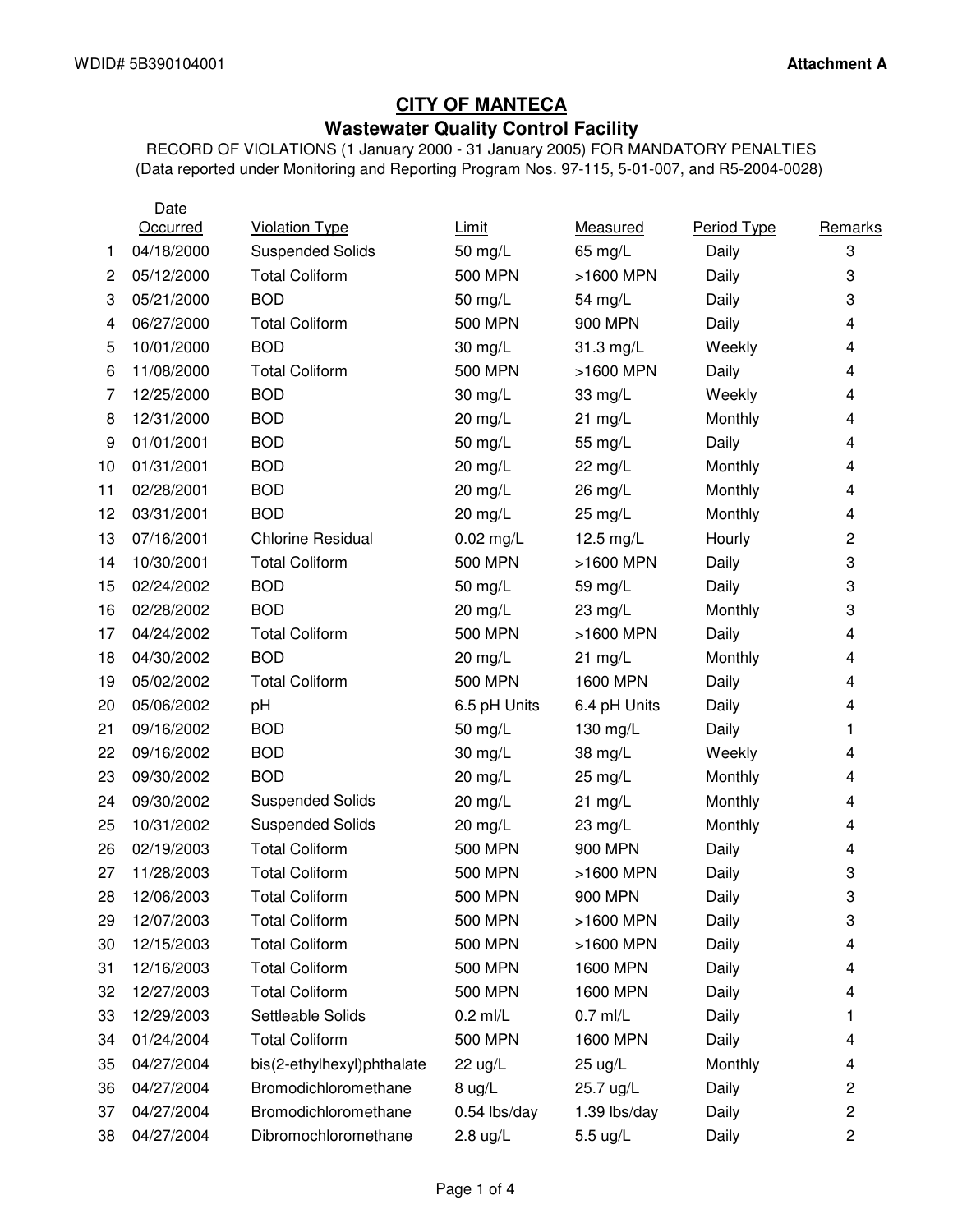|    | Date       |                          |                    |                    |              |                         |
|----|------------|--------------------------|--------------------|--------------------|--------------|-------------------------|
|    | Occurred   | <b>Violation Type</b>    | Limit              | Measured           | Period Type  | Remarks                 |
| 39 | 04/27/2004 | Dibromochloromethane     | $0.19$ lbs/day     | 0.3 lbs/day        | Daily        | $\overline{c}$          |
| 40 | 04/30/2004 | Bromodichloromethane     | $5 \text{ u}g/L$   | 25.7 ug/L          | Monthly      | $\overline{c}$          |
| 41 | 04/30/2004 | Bromodichloromethane     | 0.34 lbs/day       | $1.18$ lbs/day     | Monthly      | $\overline{c}$          |
| 42 | 04/30/2004 | Dibromochloromethane     | 1.4 $ug/L$         | 5.5 ug/L           | Monthly      | 2                       |
| 43 | 04/30/2004 | Dibromochloromethane     | $0.095$ lbs/day    | 0.25 lbs/day       | Monthly      | $\overline{c}$          |
| 44 | 05/12/2004 | Bromodichloromethane     | 8 ug/L             | $14$ ug/L          | Daily        | 2                       |
| 45 | 05/12/2004 | Bromodichloromethane     | 0.54 lbs/day       | $0.722$ lbs/day    | Daily        | $\overline{c}$          |
| 46 | 05/31/2004 | Bromodichloromethane     | $0.34$ lbs/day     | $0.65$ lbs/day     | Monthly      | $\overline{2}$          |
| 47 | 05/31/2004 | Bromodichloromethane     | $5 \text{ ug/L}$   | $14$ ug/L          | Monthly      | $\overline{c}$          |
| 48 | 06/05/2004 | <b>Total Coliform</b>    | 23 MPN             | <b>26 MPN</b>      | 7-day median | 4                       |
| 49 | 06/05/2004 | <b>Total Coliform</b>    | <b>500 MPN</b>     | >1600 MPN          | Daily        | 4                       |
| 50 | 06/06/2004 | <b>Total Coliform</b>    | 23 MPN             | <b>60 MPN</b>      | 7-day median | 4                       |
| 51 | 06/06/2004 | <b>Total Coliform</b>    | <b>500 MPN</b>     | 900 MPN            | Daily        | 4                       |
| 52 | 06/07/2004 | <b>Total Coliform</b>    | 23 MPN             | <b>50 MPN</b>      | 7-day median | 4                       |
| 53 | 06/08/2004 | Bromodichloromethane     | 8 ug/L             | $17$ ug/L          | Daily        | $\overline{c}$          |
| 54 | 06/08/2004 | Bromodichloromethane     | $0.54$ lbs/day     | $0.921$ lbs/day    | Daily        | 2                       |
| 55 | 06/08/2004 | <b>Total Coliform</b>    | 23 MPN             | <b>50 MPN</b>      | 7-day median | 4                       |
| 56 | 06/25/2004 | Settleable Solids        | $0.2$ ml/L         | $0.5$ ml/L         | Daily        | 1                       |
| 57 | 06/30/2004 | Bromodichloromethane     | $0.34$ lbs/day     | $0.801$ lbs/day    | Monthly      | 2                       |
| 58 | 06/30/2004 | Bromodichloromethane     | $5 \text{ u}g/L$   | $17$ ug/L          | Monthly      | 2                       |
| 59 | 06/30/2004 | Settleable Solids        | $0.2$ ml/L         | $0.5$ ml/L         | Daily        | 1                       |
| 60 | 07/02/2004 | <b>Total Coliform</b>    | 23 mg/L            | 34 mg/L            | 7-day median | 4                       |
| 61 | 07/02/2004 | <b>Total Coliform</b>    | <b>500 MPN</b>     | >1600 MPN          | Daily        | 4                       |
| 62 | 07/04/2004 | <b>Total Coliform</b>    | 23 MPN             | <b>30 MPN</b>      | 7-day median | 4                       |
| 63 | 07/05/2004 | <b>Total Coliform</b>    | 23 MPN             | <b>30 MPN</b>      | 7-day median | 4                       |
| 64 | 07/06/2004 | <b>Total Coliform</b>    | 23 MPN             | <b>30 MPN</b>      | 7-day median | 4                       |
| 65 | 07/08/2004 | Bromodichloromethane     | 0.54 lbs/day       | 0.57 lbs/day       | Daily        | 4                       |
| 66 | 07/08/2004 | Bromodichloromethane     | 8 ug/L             | 17 ug/L            | Daily        | $\overline{c}$          |
| 67 | 07/31/2004 | Bromodichloromethane     | $5 \text{ ug/L}$   | 17 ug/L            | Monthly      | $\overline{c}$          |
| 68 | 07/31/2004 | Bromodichloromethane     | 0.34 lbs/day       | 0.69 lbs/day       | Monthly      | $\overline{\mathbf{c}}$ |
| 69 | 09/22/2004 | Bromodichloromethane     | $8 \text{ ug/L}$   | $15 \text{ ug/L}$  | Daily        | $\overline{c}$          |
| 70 | 09/22/2004 | Bromodichloromethane     | 0.54 lbs/day       | 0.66 lbs/day       | Daily        | $\overline{c}$          |
| 71 | 09/22/2004 | <b>Chlorine Residual</b> | $0.02$ mg/L        | $0.029$ mg/L       | 1-hr Avg.    | $\overline{\mathbf{c}}$ |
| 72 | 09/22/2004 | Dibromochloromethane     | $2.8 \text{ ug/L}$ | $3.5 \text{ ug/L}$ | Daily        | $\overline{c}$          |
| 73 | 09/22/2004 | <b>Total Copper</b>      | 10.4 ug/L          | $14$ ug/L          | Daily        | $\overline{c}$          |
| 74 | 09/23/2004 | <b>Chlorine Residual</b> | $0.02$ mg/L        | 1.429 mg/L         | 1-hr Avg.    | $\overline{\mathbf{c}}$ |
| 75 | 09/26/2004 | <b>Chlorine Residual</b> | $0.01$ mg/L        | 0.028 mg/L         | 4-day Avg.   | 2                       |
| 76 | 09/27/2004 | <b>Chlorine Residual</b> | $0.01$ mg/L        | 0.028 mg/L         | 4-day Avg.   | $\overline{\mathbf{c}}$ |
| 77 | 09/28/2004 | <b>Total Coliform</b>    | 23 MPN             | <b>30 MPN</b>      | 7-day median | 4                       |
| 78 | 09/29/2004 | Settleable Solids        | $0.2$ ml/L         | $0.5$ ml/L         | Daily        | 1                       |
| 79 | 09/29/2004 | <b>Total Coliform</b>    | <b>23 MPN</b>      | <b>50 MPN</b>      | 7-day median | 4                       |
| 80 | 09/29/2004 | <b>Total Coliform</b>    | <b>500 MPN</b>     | 900 MPN            | Daily        | 4                       |
| 81 | 09/30/2004 | Bromodichloromethane     | $5 \text{ u}g/L$   | $15 \text{ u}g/L$  | Monthly      | $\overline{c}$          |
| 82 | 09/30/2004 | Bromodichloromethane     | 0.34 lbs/day       | 0.68 lbs/day       | Monthly      | $\overline{c}$          |
|    |            |                          |                    |                    |              |                         |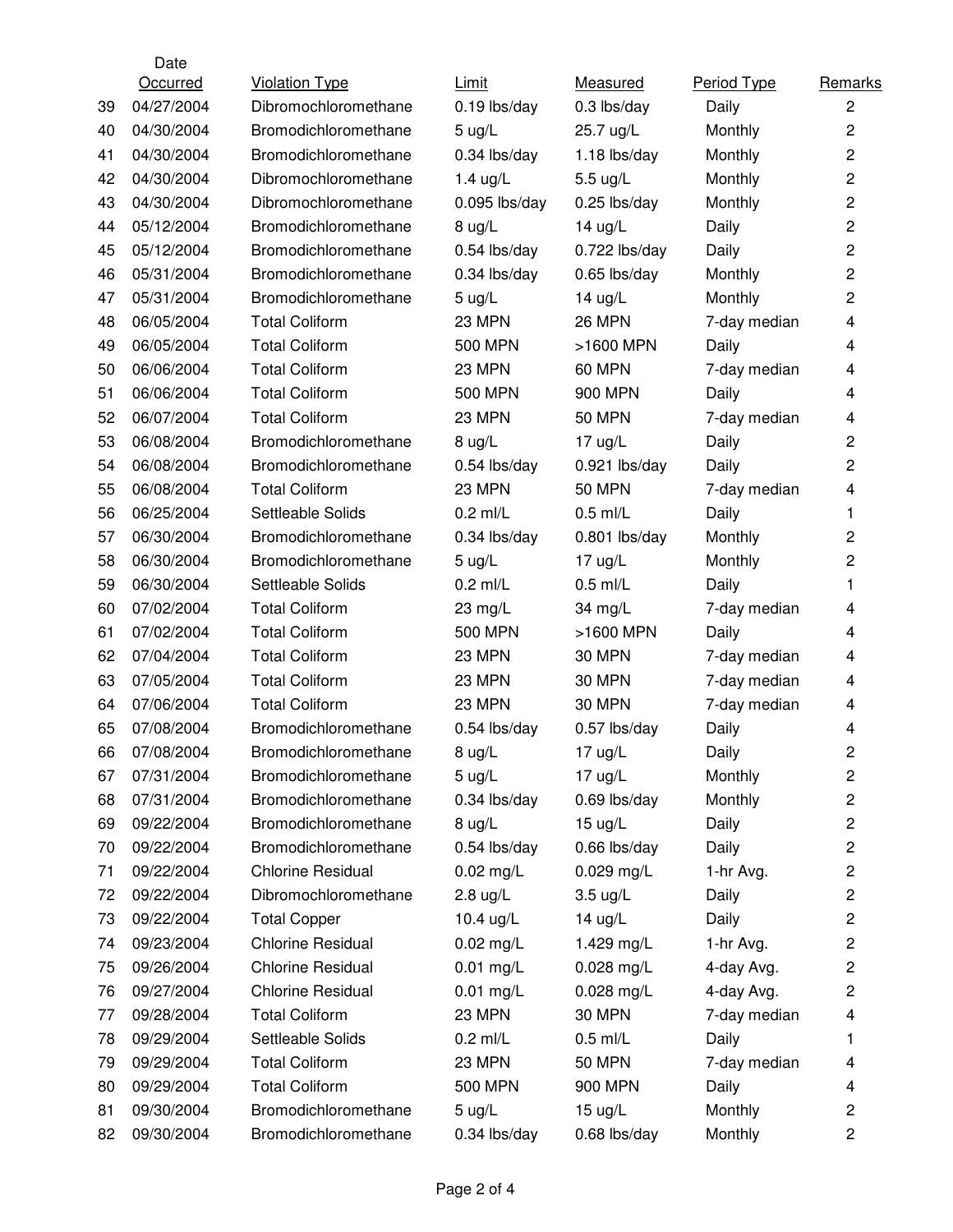|     | Date       |                       |                   |                   |              |                         |
|-----|------------|-----------------------|-------------------|-------------------|--------------|-------------------------|
|     | Occurred   | <b>Violation Type</b> | Limit             | Measured          | Period Type  | Remarks                 |
| 83  | 09/30/2004 | Dibromochloromethane  | $1.4$ ug/L        | 3.5 ug/L          | Monthly      | $\overline{c}$          |
| 84  | 09/30/2004 | Dibromochloromethane  | $0.095$ lbs/day   | $0.15$ lbs/day    | Monthly      | $\overline{c}$          |
| 85  | 09/30/2004 | Settleable Solids     | $0.2$ ml/L        | $1$ ml/L          | Daily        | 1                       |
| 86  | 09/30/2004 | Settleable Solids     | $0.1$ ml/L        | $0.21$ ml/L       | Monthly      | 1                       |
| 87  | 09/30/2004 | <b>Total Coliform</b> | 23 MPN            | <b>50 MPN</b>     | 7-day median | 4                       |
| 88  | 09/30/2004 | <b>Total Copper</b>   | 7.9 ug/L          | $14$ ug/L         | Monthly      | $\overline{2}$          |
| 89  | 09/30/2004 | <b>Total Copper</b>   | 0.53 lbs/day      | 0.64 lbs/day      | Monthly      | $\overline{c}$          |
| 90  | 09/30/2004 | <b>Total Arsenic</b>  | $10 \text{ ug/L}$ | $12$ ug/L         | Monthly      | $\overline{c}$          |
| 91  | 10/03/2004 | <b>Total Coliform</b> | 23 MPN            | <b>50 MPN</b>     | 7-day median | 4                       |
| 92  | 10/04/2004 | <b>Total Coliform</b> | 23 MPN            | <b>130 MPN</b>    | 7-day median | 4                       |
| 93  | 10/05/2004 | <b>Total Coliform</b> | 23 MPN            | 300 MPN           | 7-day median | 4                       |
| 94  | 10/05/2004 | <b>Total Coliform</b> | <b>500 MPN</b>    | >1600 MPN         | Daily        | 4                       |
| 95  | 10/06/2004 | <b>Total Coliform</b> | 23 MPN            | <b>130 MPN</b>    | 7-day median | 4                       |
| 96  | 10/07/2004 | Bromodichloromethane  | 8 ug/L            | $17$ ug/L         | Daily        | $\overline{2}$          |
| 97  | 10/07/2004 | Bromodichloromethane  | $0.54$ lbs/day    | $0.55$ lbs/day    | Daily        | $\overline{\mathbf{4}}$ |
| 98  | 10/07/2004 | Dibromochloromethane  | $2.8$ ug/L        | 3.9 ug/L          | Daily        | $\overline{2}$          |
| 99  | 10/07/2004 | <b>Total Copper</b>   | 10.4 ug/L         | 20 ug/L           | Daily        | $\overline{c}$          |
| 100 | 10/07/2004 | <b>Total Cyanide</b>  | $10 \text{ ug/L}$ | $12$ ug/L         | Daily        | $\overline{c}$          |
| 101 | 10/13/2004 | Settleable Solids     | $0.2$ ml/L        | $0.8$ ml/L        | Daily        | 1                       |
| 102 | 10/14/2004 | <b>Total Coliform</b> | 23 MPN            | <b>50 MPN</b>     | 7-day median | 4                       |
| 103 | 10/15/2004 | <b>Total Coliform</b> | 23 MPN            | <b>50 MPN</b>     | 7-day median | 4                       |
| 104 | 10/16/2004 | <b>Total Coliform</b> | 23 MPN            | <b>50 MPN</b>     | 7-day median | 4                       |
| 105 | 10/20/2004 | Settleable Solids     | $0.2$ ml/L        | $1.2$ ml/L        | Daily        | 1                       |
| 106 | 10/22/2004 | <b>Total Coliform</b> | <b>500 MPN</b>    | >1600 MPN         | Daily        | 4                       |
| 107 | 10/23/2004 | <b>Total Coliform</b> | <b>500 MPN</b>    | >1600 MPN         | Daily        | 4                       |
| 108 | 10/31/2004 | Bromodichloromethane  | $5 \text{ u}g/L$  | $17$ ug/L         | Monthly      | $\overline{c}$          |
| 109 | 10/31/2004 | Bromodichloromethane  | 0.34 lbs/day      | 0.85 lbs/day      | Monthly      | $\overline{2}$          |
| 110 | 10/31/2004 | Dibromochloromethane  | $1.4$ ug/L        | 3.9 ug/L          | Monthly      | 2                       |
| 111 | 10/31/2004 | Dibromochloromethane  | $0.095$ lbs/day   | $0.19$ lbs/day    | Monthly      | $\overline{c}$          |
| 112 | 10/31/2004 | <b>Total Arsenic</b>  | $10 \text{ ug/L}$ | $15 \text{ u}g/L$ | Monthly      | $\overline{\mathbf{c}}$ |
| 113 | 10/31/2004 | <b>Total Copper</b>   | 7.9 ug/L          | 20 ug/L           | Monthly      | $\overline{c}$          |
| 114 | 10/31/2004 | <b>Total Copper</b>   | $0.53$ lbs/day    | 0.97 lbs/day      | Monthly      | $\overline{\mathbf{c}}$ |
| 115 | 10/31/2004 | <b>Total Cyanide</b>  | $3.7$ ug/L        | $12$ ug/L         | Monthly      | $\overline{\mathbf{c}}$ |
| 116 | 10/31/2004 | <b>Total Cyanide</b>  | $0.25$ lbs/day    | $0.58$ lbs/day    | Monthly      | $\overline{\mathbf{c}}$ |
| 117 | 11/18/2004 | Bromodichloromethane  | $13 \text{ ug/L}$ | $13 \text{ u}g/L$ | Daily        | 4                       |
| 118 | 11/18/2004 | <b>Total Copper</b>   | 10.4 ug/L         | $19 \text{ ug/L}$ | Daily        | 2                       |
| 119 | 11/30/2004 | Bromodichloromethane  | 0.34 lbs/day      | 0.62 lbs/day      | Monthly      | 2                       |
| 120 | 11/30/2004 | Bromodichloromethane  | $5 \text{ u}g/L$  | $13 \text{ u}g/L$ | Monthly      | $\overline{c}$          |
| 121 | 11/30/2004 | Dibromochloromethane  | $1.4$ ug/L        | $2.4$ ug/L        | Monthly      | $\overline{c}$          |
| 122 | 11/30/2004 | Dibromochloromethane  | $0.095$ lbs/day   | $0.11$ lbs/day    | Monthly      | 4                       |
| 123 | 11/30/2004 | <b>Total Arsenic</b>  | $10 \text{ ug/L}$ | $15 \text{ u}g/L$ | Monthly      | $\overline{c}$          |
| 124 | 11/30/2004 | <b>Total Arsenic</b>  | 0.68 lbs/day      | 0.71 lbs/day      | Monthly      | 4                       |
| 125 | 11/30/2004 | <b>Total Copper</b>   | $0.53$ lbs/day    | 0.9 lbs/day       | Monthly      | $\overline{\mathbf{c}}$ |
| 126 | 11/30/2004 | <b>Total Copper</b>   | 7.9 ug/L          | 19 ug/L           | Monthly      | $\overline{\mathbf{c}}$ |
|     |            |                       |                   |                   |              |                         |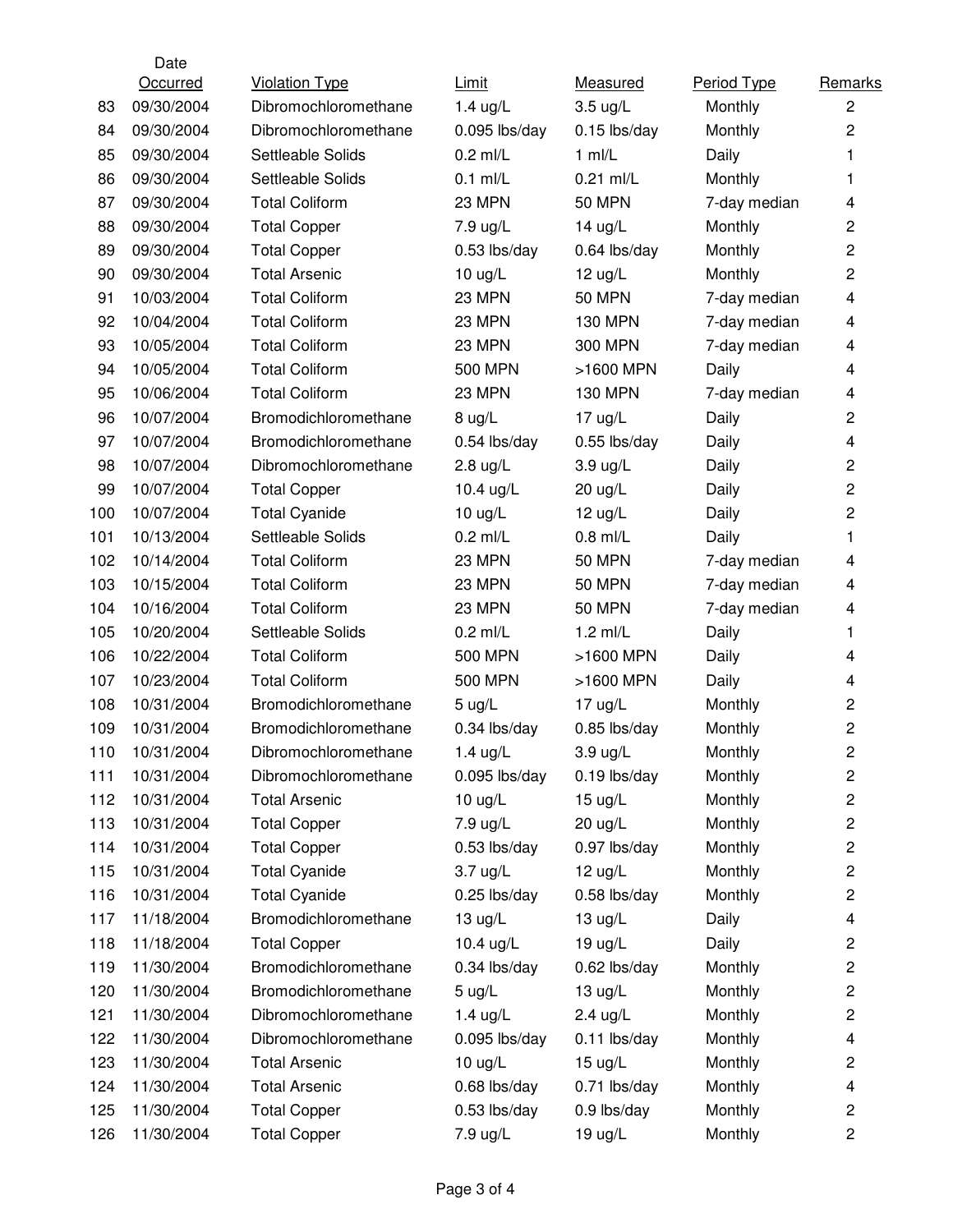|     | Date       |                       |                   |                    |                |                |
|-----|------------|-----------------------|-------------------|--------------------|----------------|----------------|
|     | Occurred   | <b>Violation Type</b> | Limit             | Measured           | Period Type    | Remarks        |
| 127 | 12/07/2004 | <b>Total Copper</b>   | 10.4 ug/L         | $19 \text{ ug/L}$  | Daily          | $\mathbf{2}$   |
| 128 | 12/07/2004 | <b>Total Copper</b>   | $0.86$ lbs/day    | $0.998$ lbs/day    | Daily          | 4              |
| 129 | 12/29/2004 | <b>Total Coliform</b> | 500 MPN           | >1600 MPN          | Daily          | 4              |
| 130 | 12/31/2004 | <b>Total Arsenic</b>  | 10 $\mu$ g/L      | 14 ug/L            | Monthly        | $\overline{c}$ |
| 131 | 12/31/2004 | <b>Total Copper</b>   | 7.9 ug/L          | $19 \text{ ug/L}$  | Monthly        | $\overline{c}$ |
| 132 | 12/31/2004 | <b>Total Copper</b>   | $0.53$ lbs/day    | $0.92$ lbs/day     | <b>Monthly</b> | $\overline{c}$ |
| 133 | 12/31/2004 | Bromodichloromethane  | $5 \text{ ug/L}$  | 7.5 ug/L           | Monthly        | $\overline{c}$ |
| 134 | 12/31/2004 | Bromodichloromethane  | $0.34$ lbs/day    | $0.51$ lbs/day     | Monthly        | $\overline{2}$ |
| 135 | 01/12/2005 | Bromodichloromethane  | $8 \text{ ug/L}$  | $9.2 \text{ ug/L}$ | Daily          | 4              |
| 136 | 01/12/2005 | <b>Total Copper</b>   | 10.4 ug/L         | 11 $ug/L$          | Daily          | 4              |
| 137 | 01/31/2005 | Bromodichloromethane  | 5 $\mu$ g/L       | $9.2$ ug/L         | Monthly        | $\overline{c}$ |
| 138 | 01/31/2005 | Bromodichloromethane  | $0.34$ lbs/day    | $0.52$ lbs/day     | Monthly        | $\overline{c}$ |
| 139 | 01/31/2005 | <b>Total Arsenic</b>  | $10 \text{ ug/L}$ | 12 ug/L            | Monthly        | 2              |
| 140 | 01/31/2005 | <b>Total Copper</b>   | 7.9 ug/L          | 11 $ug/L$          | Monthly        | $\overline{c}$ |

#### **REMARKS:**

- 1. Serious Violation: For pollutants that fall under Group 1 and exceed the effluent limitation by 40 percent or more.
- 2. Serious Violation: For pollutants that fall under Group 2 and exceed the effluent limitation by 20 percent or more.
- 3. Non-serious violation falls within the first three violations in a six month period, thus is exempt from mandatory penalties.
- 4. Non-serious violation subject to mandatory penalties.

| <b>VIOLATIONS AS OF:</b>                | 01/31/2005 |
|-----------------------------------------|------------|
| Group 1 Serious Violations:             | 9          |
| Group 2 Serious Violations:             | 65         |
| Non-Serious Violations Subject to MPs:  | 57         |
| Non-Serious Violations Exempt from MPs: | 9          |
| TOTAL VIOLATIONS SUBJECT TO MPs:        | 131        |

**Mandatory Penalty = (74 Serious Violations + 57 Non-Serious Violations) x \$3,000 = \$393,000**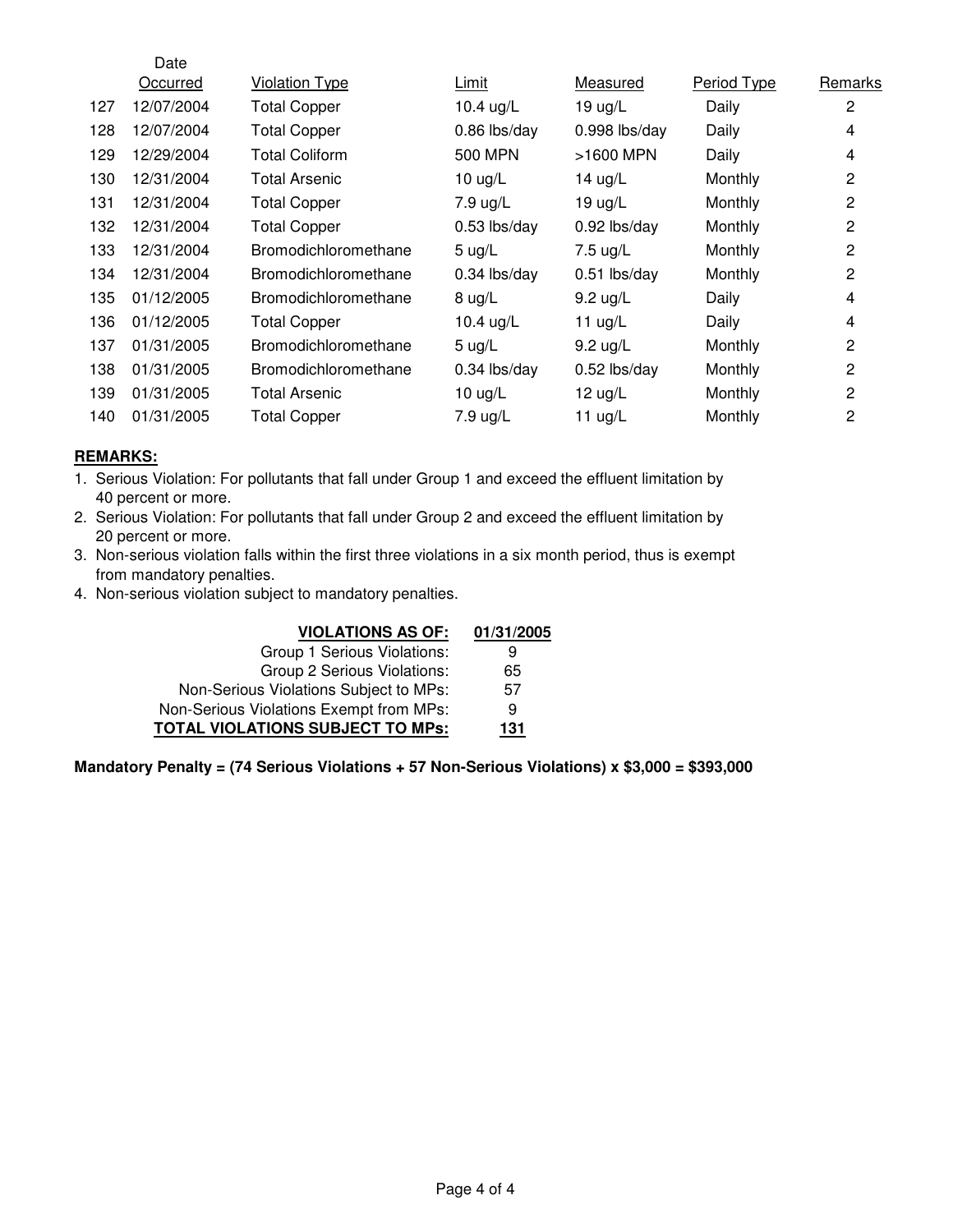#### **Vierra Unit Restoration: Levee Planting San Joaquin River National Wildlife Refuge**

### **River Partners**

### **SCOPE OF WORK**

### **Background**

This Scope of Work describes the tasks related to restoring wildlife habitat on approximately 11,000 linear feet on the west side of abandoned Army Corps of Engineers (Corps) levees on the Vierra Unit of the San Joaquin River National Wildlife Refuge (Refuge), owned by the U.S. Fish and Wildlife Service (USFWS). The Refuge is located in Stanislaus County, approximately 10 miles west of Modesto, California. The goal of this project is to restore dense, shrubby habitat for the endangered riparian brush rabbit and provide suitable long, linear refugia during times of flooding. The Endangered Species Recovery Program is reintroducing this endangered species on the Refuge. Approximately 1,500 acres of riparian brush rabbit habitat was recently burned on the Refuge, making habitat restoration even more critical to this species.

This project compliments a large riparian and wetland habitat restoration project, funded by the Department of Water Resources Flood Protection Corridor Program, starting Fall 2005 on the Vierra Unit. The goals of the Vierra Flood Protection and Environmental Enhancement Project include restoring 311 acres of riparian vegetation and creating 200 acres of wetland habitat for a variety of threatened and endangered species, reducing risks of fish entrapment, and enhancing the flood corridor.

The Vierra Flood Protection and Environmental Enhancement Project is an integral, but separate part of an overall project that will restore flood flows and natural fluvial processes across the floodplain and prevent future flood damage. The Vierra Unit is located within a Corps nonstructural flood protection demonstration project, which calls for abandoning/breaching Corps flood control levees damaged by the 1997 floods, purchasing flowage easements, and constructing a ring levee around residences owned by the USFWS and an old dairy complex that houses the Refuge field headquarters. An environmental assessment (for National Environmental Policy Act) completed by the Corps in 1997 found the nonstructural alternative project posed no significant adverse impacts to soils, air quality, water quality, socioeconomic conditions, land use, recreation, river hydrology, or cultural resources.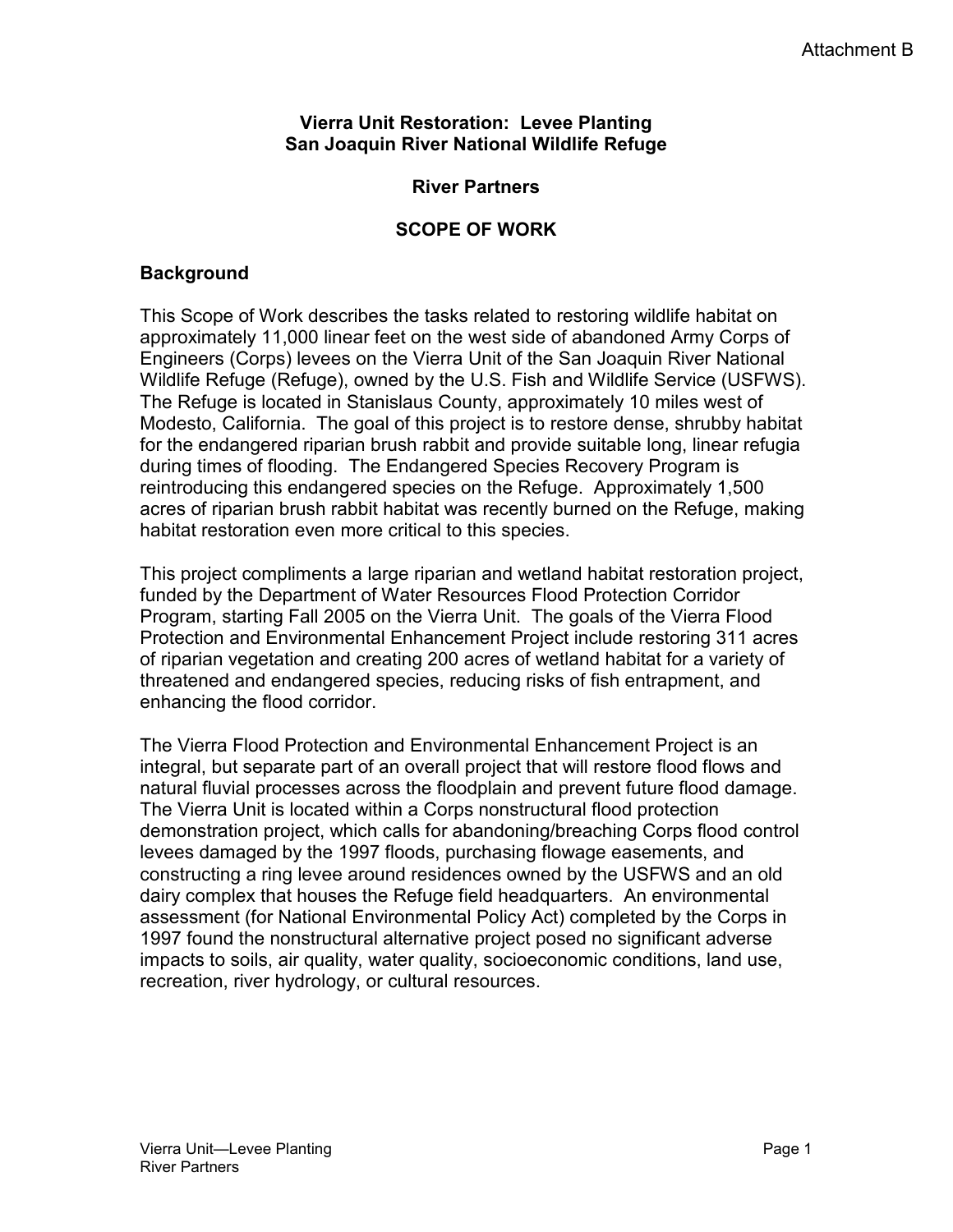# **Scope of Work**

## Task 1: **Planning/Design**

Site Assessment Riparian Habitat Restoration: River Partners will conduct a site assessment to evaluate site factors that will determine the species composition of the native riparian vegetation to be restored.

## Task 2: **Irrigation**

Irrigation Installation: River Partners will install a drip irrigation system to irrigate planted vegetation for three years. Irrigation Operation/Repair: River Partners will operate and maintain the drip irrigation system for three years.

### Task 3: **Ground Preparation**

River Partners will prepare levee sides prior to planting, including removing thatch and weed control.

## Task 4: **Planting**

Plant Propagation: Local native plant material will be collected, propagated, and incorporated into the levee planting. River Partners will contract with plant nurseries to grow container-stock for the revegetation. Approximately 6,000 woody plants will be supplied by River Partners and contracted nurseries. Field Planting: River Partners will survey and layout the field, design plant communities, and plant and provide every tree with a plant protector. River Partners will replant trees and shrubs as required to reach a 650 plants per acre density performance goal at the end of three years.

Understory: River Partners will plant a native herbaceous understory throughout the planting area.

# Task 5: **Maintenance**

This task includes routine field maintenance operations such as spraying and hoeing for weed control for three years to optimize growing conditions for young riparian plants.

# Task 6: **Monitoring and Reporting**

Field managers and biology staff will regularly monitor field and plant conditions to guide adaptive management decisions. At the end of the first growing season, River Partners will complete a field census to monitor survival and density of each species. At the end of the second and third growing seasons, River Partners will monitor subsamples of the project area for survival and density. This task also includes a Final Project Report, which describes project activities, monitoring results, and site photos.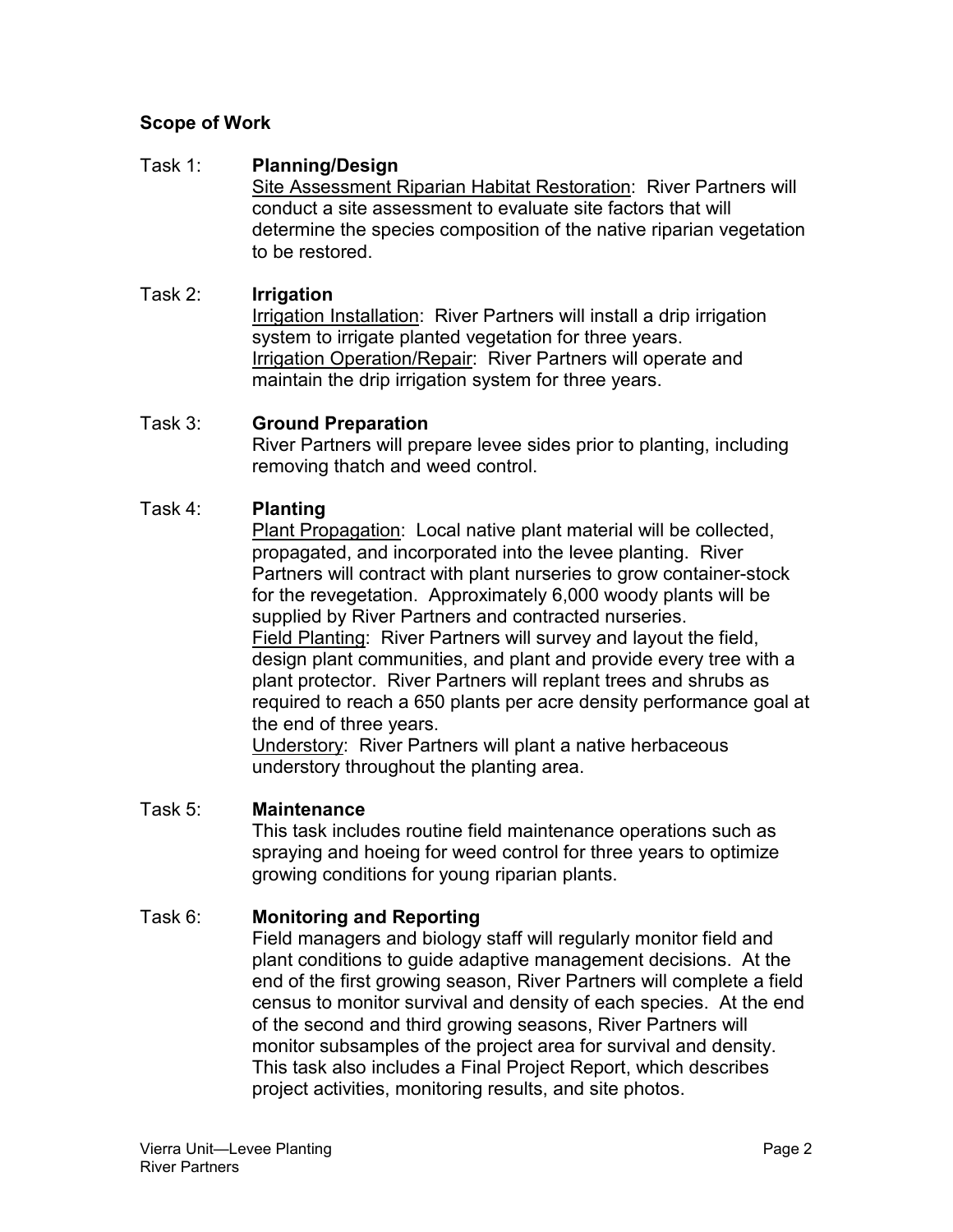# Task 7: **Project Management**

River Partners shall be responsible for managing and administering the project. This includes contract management, accounting, budget management, and coordination with partners, subcontractors, and stakeholders.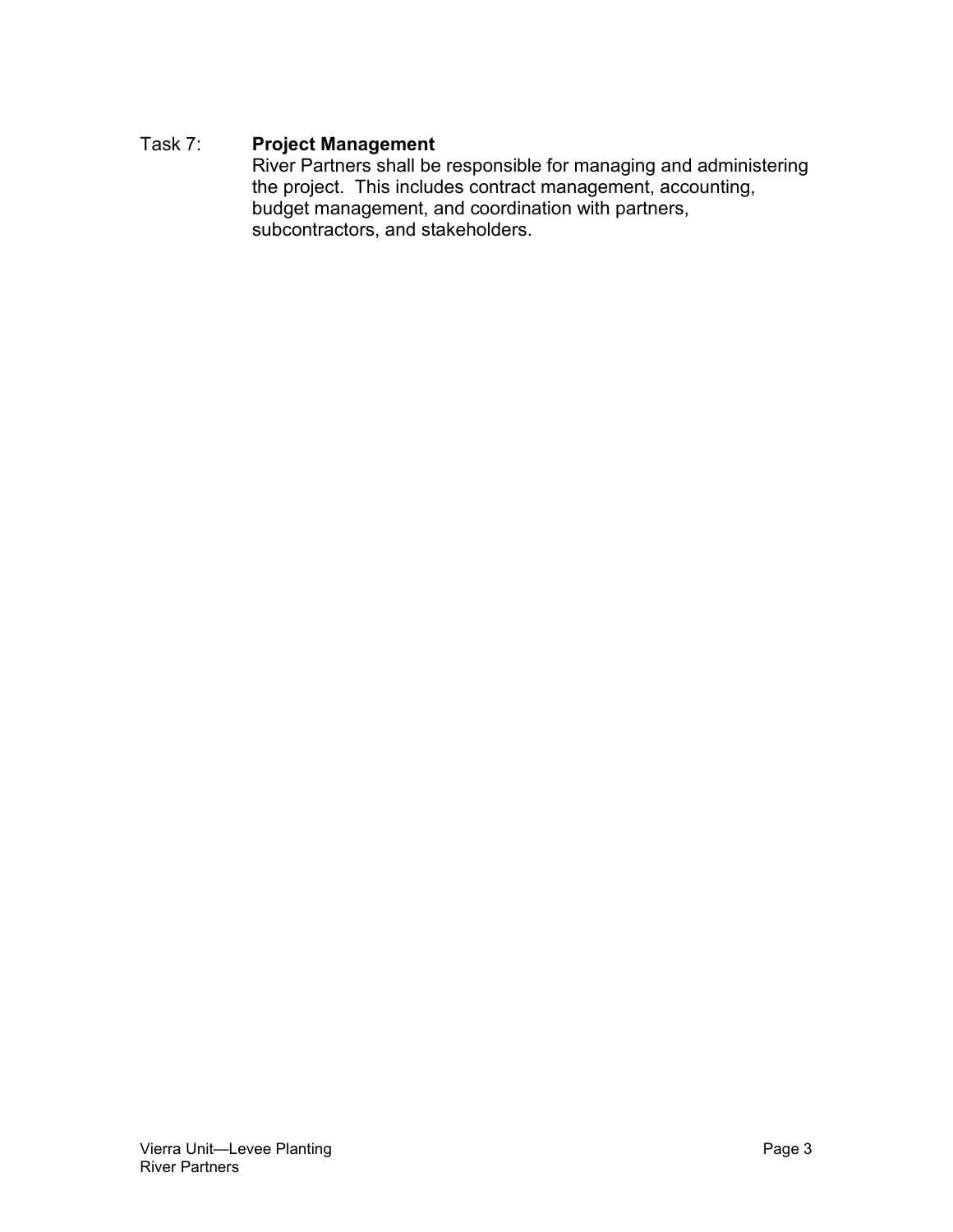**Budget for the Vierra Unit Restoration—Levee Planting project, Stanislaus County, California.** 

| Task                        | Cost      |
|-----------------------------|-----------|
| 1 Planning/Design           | \$2,396   |
| 2 Irrigation                | \$43,620  |
| <b>3Ground Preparation</b>  | \$2,762   |
| 4 Planting                  | \$62,250  |
| 5 Maintenance               | \$57,433  |
| 6Monitoring/Reporting       | \$22,144  |
| <b>7 Project Management</b> | \$13,397  |
| Total                       | \$204,000 |